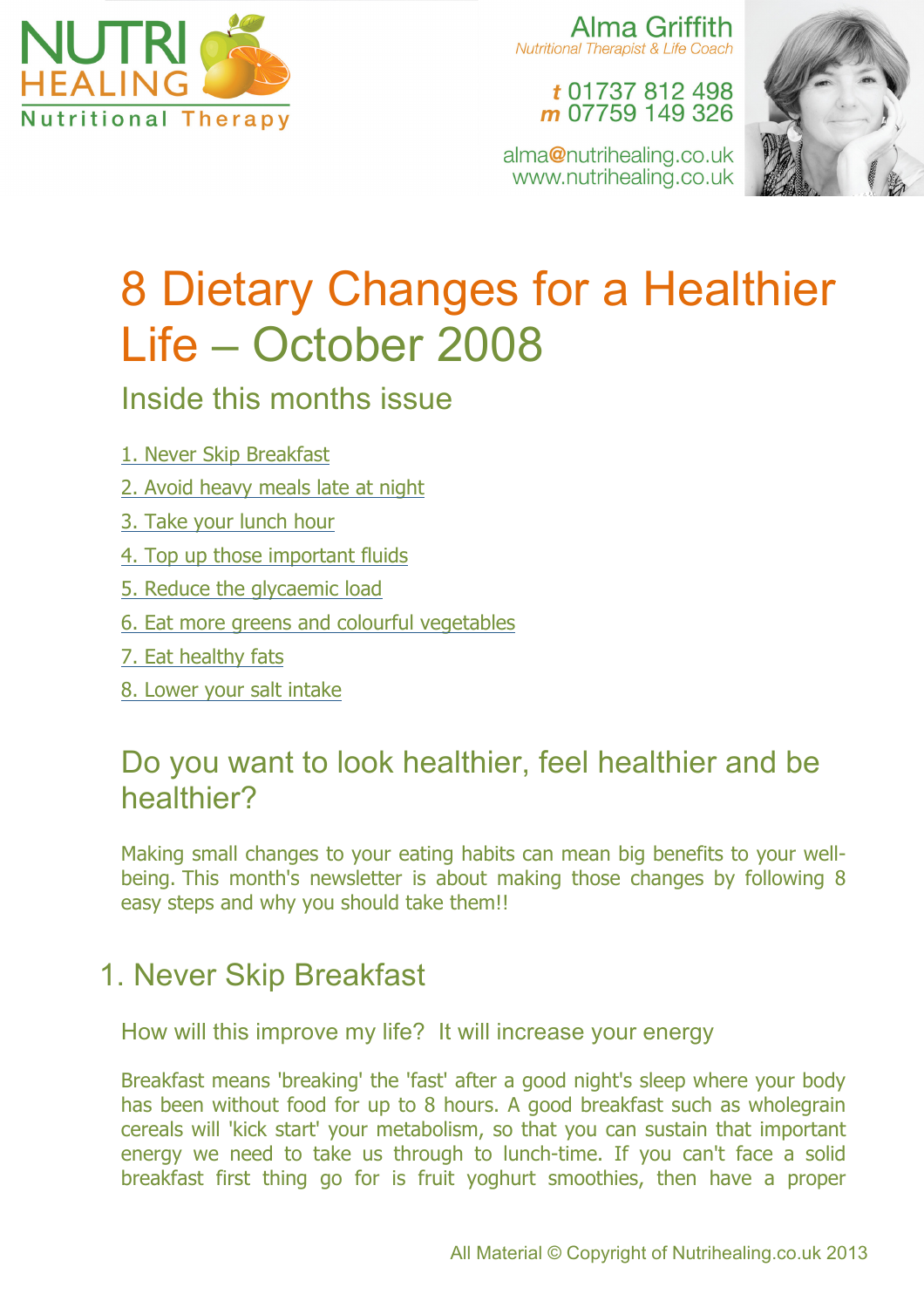breakfast a little later on.

If you skip breakfast your more likely to get very hungry at around 10am and snack on inappropriate food such as biscuits or cakes.

#### 2. Avoid heavy meals late at night

How will it improve my life? You'll enjoy a better night's sleep and feel more invigorated in the morning.

At night, your biological clock tries to reduce your body temperature in order to get it ready for sleep, a large meal just before bed starts off digestive processes, which then raises body temperature. This works against what your body is aiming for, which will affect your sleep and you'll probably wake up unrefreshed.

You're also less likely to suffer from heartburn or acid indigestion if you avoid eating late.

#### 3. Take your lunch hour

How will it improve my life? It will relieve irritating tummy troubles.

Many people suffer from digestive problems such as indigestion, or irritable bowel syndrome (IBS) and not taking the time to eat, relax and chew your food properly is a major factor. Too many people end up eating their lunch at their computer or rushing around having a sandwich on the hoof!

You should put yourself into a relaxed frame of mind when you settle down to eat lunch or dinner - if you don't take this time, you're not allowing your digestive system to do it's job, which will eventually manifest in unpleasant symptoms.

Eating under stress is no way to enjoy one of life's great pleasures!!!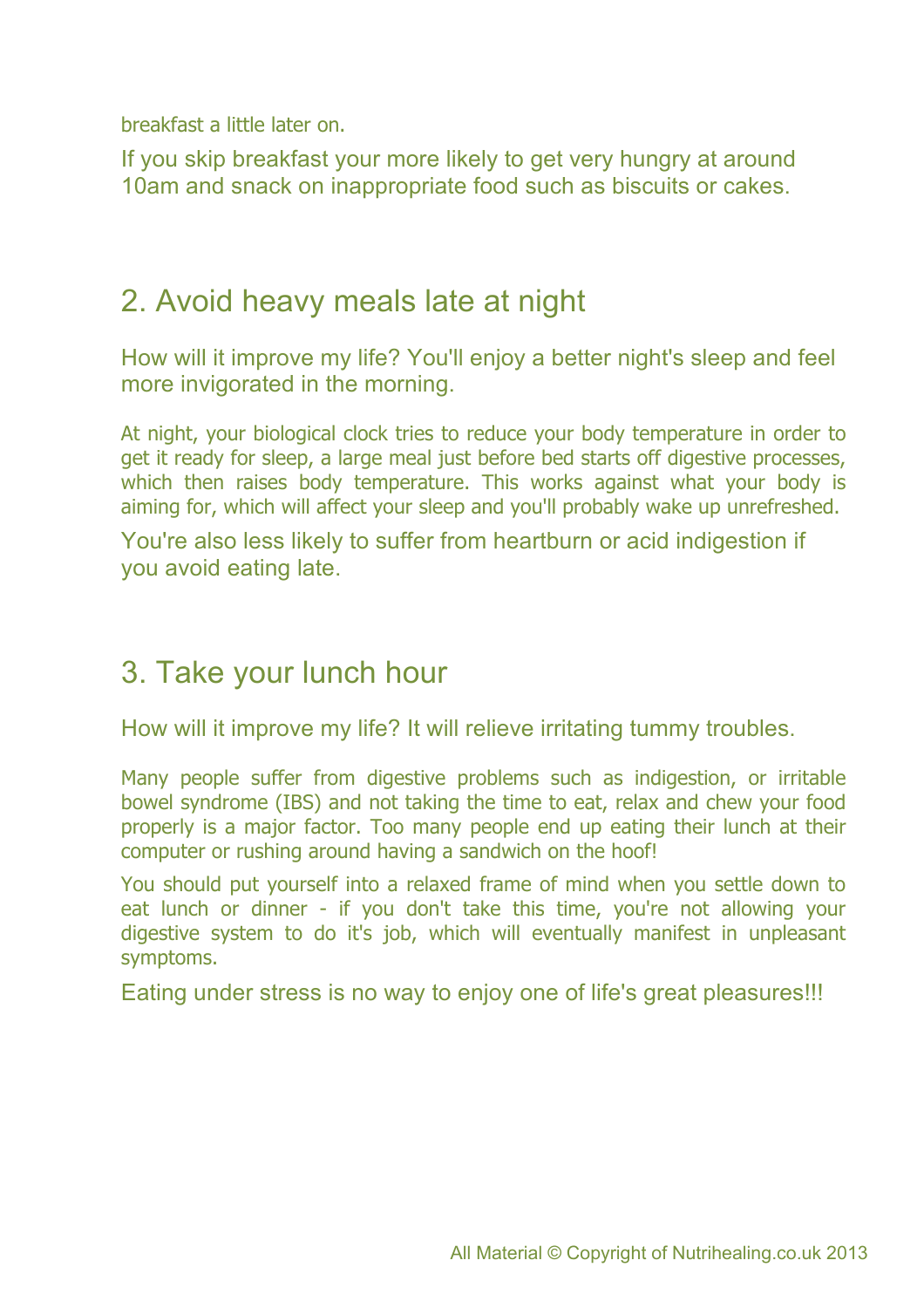## 4. Top up those important fluids

How will it improve my life? It will boost your concentration

A dehydration level of just 2% below the optimal quantity required by your body is felt severely in your mind and brain - your focus and concentration can dip by as much as 30%. The initial 2% is not enough to stimulate your brain's thirst signals, so you won't know you're heading for dehydration and, by the time you do feel thirsty, it's too late. All fluids count - water, fruit juices, herbal teas but cut down on the caffeine and alcohol, as these tend to dehydrate you.

Water is also great for flushing out those unwanted toxins!

### 5. Reduce the glycaemic load

How will it improve my life? It will help to stabilise your blood sugar and maintain your optimal weight.

The gylcaemic-indices (GI) and gylcaemic-load (GL) takes into account not only the index value of a food, which will distinguish between 'good' and 'bad' carbohydrates, but also the quantity of that food you would typically consume foods high on the (GI) are digested quickly prompting rises and dips in blood sugar causing premature hunger. Equally carrots & watermelon, which are high GI foods, are classified with low GI values because the portion sizes we would normally consume are too small to cause a problem. Pasta on the other hand has a low GI value but a high GL as we tend to eat it in large servings. Decreasing portion sizes, replace high GL foods like white bread, sugary cereals, white rice, potatoes, cakes and biscuits, with lower GL options such as rye or granary bread, oats, barley, brown rice, wholemeal pasta and sweet potatoes will help to balance your blood sugar and maintain ideal weight.

Those afternoon dips of lethargy will be a thing of the past. Good source of fibre!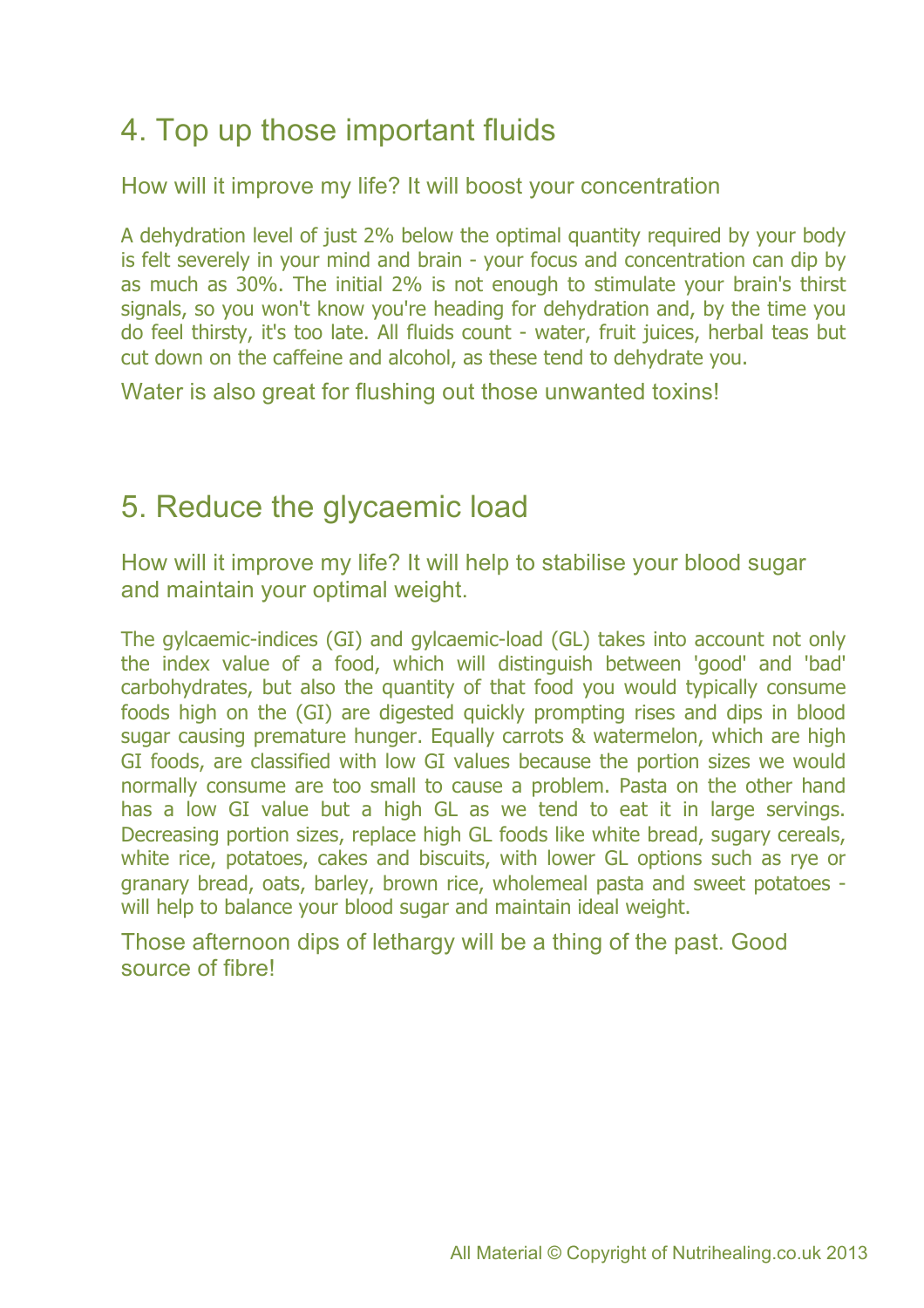## 6. Eat more greens and colourful vegetables

How will it improve my life? It will protect you from chronic disease and keep you looking younger

Green vegetables, leaves, sprouts and herbs are rich in the pigment chlorophyll, which is iron and magnesium rich. This nutrient rich compound helps to remove toxins from the cells and tissues, cleansing the blood and eliminating them from the body via the kidneys and liver, detoxifying and rejuvenating at the same time. Yellow, orange and red vegetables contain a group of antioxidants called carotenoids, these are known to help lower the risk of cardiovascular disease and cancer. Lots of raw fruits such as apricots, peaches, oranges and vegetables, such as carrots, peppers and tomatoes are all good sources.

Carotenoid-rich foods also contain high levels of Vitamin C essential for tissue repair, wound healing and growth. Good source of Fibre

#### 7. Eat healthy fats

How will this improve my life? It will increase and maintain your brainpower

Healthy fatsOmega 3-fatty acids (DHA) are found abundantly in fish (salmon, tuna, trout, mackerel) and cold pressed oils from seeds such as Flax, hemp and pumpkin. It is a vital nutrient for the development of the young brain; as well as maintaining mental agility and brainpower. Omega 3 is as important to the brain as calcium is to our bones!!Omega 6-fatty acids are found in evening primrose oil, borage oil, many nuts & seeds unhealthy fats Saturated fats (animal) and (trans fats) which are hydrogenated polyunsaturated fats used in chemical food processing, tend to stop the body making good use of the small quantity of essential fats that the average person eats in a day. As a result many people are deficient in healthy fats. Your ideal fat intake, based on no more than 20% of our total calorie intake, should be higher in the essential fatty acids

- o 4% Omega 6 cold pressed oils, nuts/seeds
- o 3% Omega 3 fish, cold pressed oil, nuts/seeds
- o 7% monounsaturated Olive oil cold pressed & unrefined.
- $\circ$  6% saturated (animal)